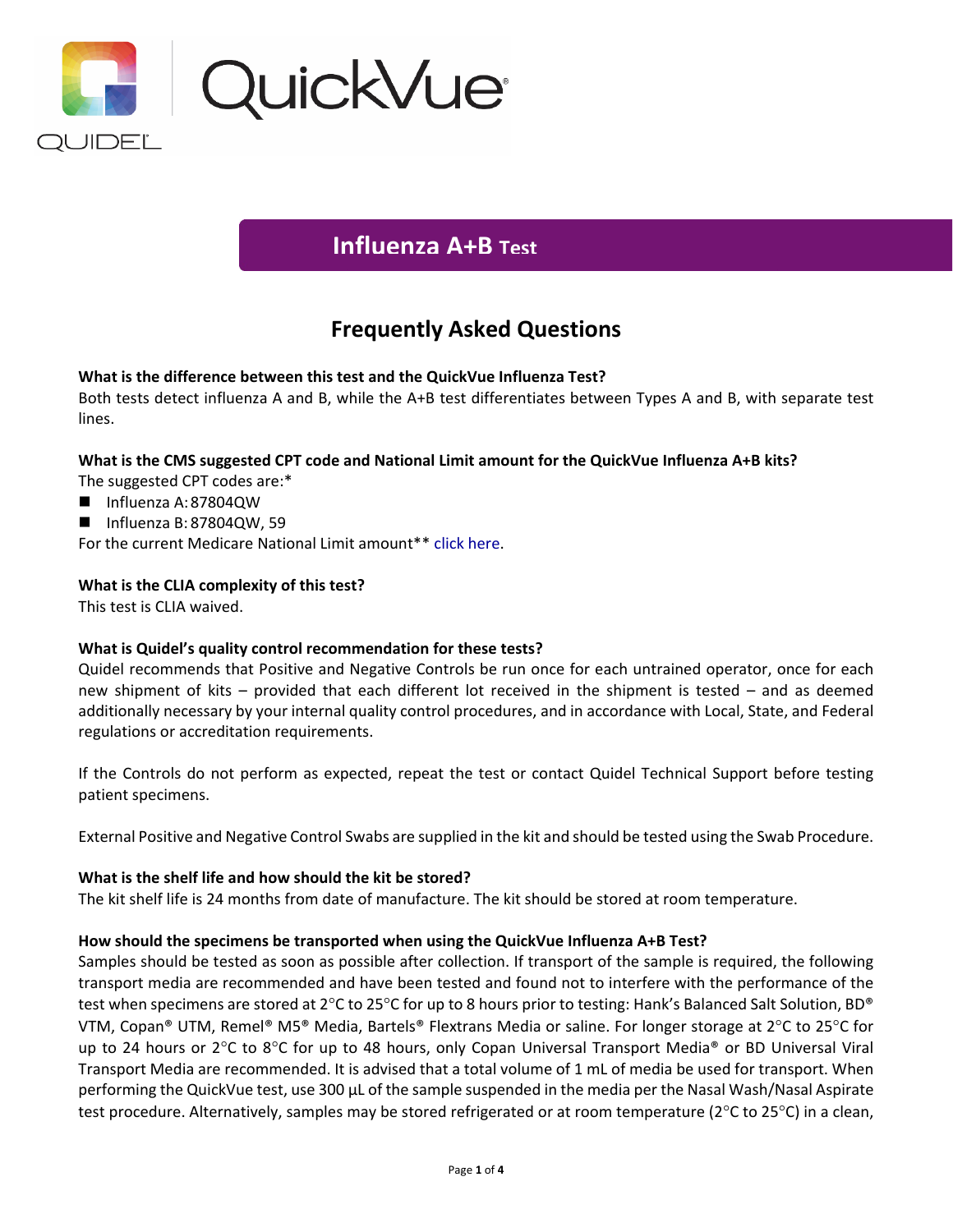dry, closed container for up to 8 hours prior to testing. Nasal wash specimens may also be stored frozen (–70°C or colder) for up to 1 month.

## **Can I use a different type of swab to collect the sample?**

For proper test performance, use ONLY the swabs provided in the kit to collect nasal swab specimens. To order additional nasal swabs use Quidel Cat. #20103 or 20171 (swabs in transport tubes). For the QuickVue Influenza A+B Test, we recommend the Copan Nylon Flocked swab (Quidel Cat. #20226) for nasopharyngeal samples. These Copan NP swabs are also available in dry transport tubes and can be ordered from Quidel or various distributors using Copan Item #551C.

#### **Can influenza be contracted from contact with the controls?**

No. All control swabs are coated with non-infectious material.

#### **Can these tests be used year after year when different influenza strains emerge?**

Yes. The QuickVue Influenza A+B Test detects the highly conserved antigens in the viral nucleoproteins. These antigens currently appear to be unaffected by the variations in new strains.

#### **Does the QuickVue Influenza A+B Test detect H5N1 or other strains of "avian" influenza viruses?**

The QuickVue Influenza A+B Test has been shown to detect cultured avian influenza; as with other rapid tests for influenza, the ability of the QuickVue Influenza A+B Test to detect influenza Type A in patients infected with H5N1 has not been established.

#### **Will the QuickVue Influenza A+B Test specify that a patient has avian influenza?**

No.

#### **Where can I find up-to-date news and information on avian influenza?**

The World Health Organization (WHO) and the Centers for Disease Control and Prevention (CDC) post information on their websites:

[http://www.who.int/csr/disease/avian\\_influenza/avian\\_faqs/en/index.html](http://www.who.int/csr/disease/avian.influenza/avian_faqs/en/index.html) <http://www.cdc.gov/flu/avian>

#### **Does the QuickVue Influenza A+B Test detect the 2009 H1N1 Influenza A virus?**

Although the QuickVue Influenza A+B Test has been shown to detect the 2009 H1N1 virus cultured from a positive human respiratory specimen, the performance characteristics of this device with clinical specimens that are positive for the 2009 H1N1 influenza virus have not been established.

#### **Will the QuickVue Influenza A+B Test specify that a patient has the 2009 H1N1 Influenza A virus?**

No. The QuickVue Influenza A+B Test can distinguish between Influenza A and B viruses, but it cannot differentiate influenza subtypes.

#### **Where can I find up-to-date news and information on the 2009 H1N1 Influenza A virus?**

The Centers for Disease Control and Prevention (CDC) post information on their website: <http://www.cdc.gov/h1n1flu/update.htm>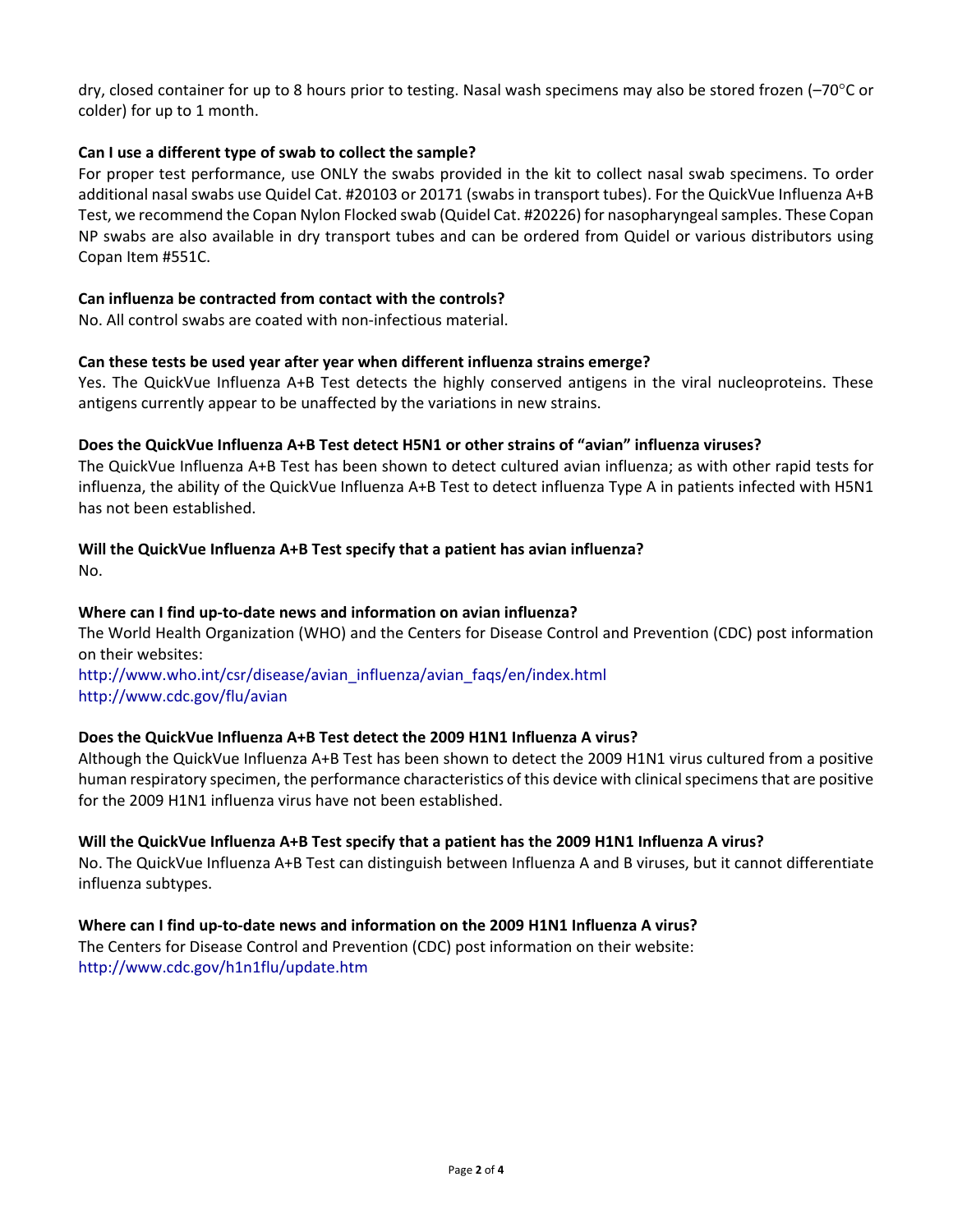## **How accurate is the QuickVue Influenza A+B Test?**

In a recent clinical study, sensitivity with nasal swab samples was 94% for Type A and 70% for Type B. Specificity was 90% for Type A and 97% for Type B. Additional clinical performance characteristics are listed as follows:

| Sensitivity                      | A-94%, B-70% - Nasal swab                      |
|----------------------------------|------------------------------------------------|
|                                  | A-83%, B-62% - Nasopharyngeal swab             |
|                                  | A-77%, B-82% - Fresh Nasal aspirate/nasal wash |
|                                  | A-86% - Frozen Nasal wash                      |
| Specificity                      | A-90%, B-97% – Nasal swab                      |
|                                  | A-89%, B-98% – Nasopharyngeal swab             |
|                                  | A-99%, B-99% - Fresh Nasal aspirate/nasal wash |
|                                  | A-95% – Frozen Nasal wash                      |
| <b>Positive Predictive Value</b> | A-62%, B-82% – Nasal swab                      |
|                                  | A-67%, B-80% - Nasopharyngeal swab             |
|                                  | A-91%, B-90% - Fresh Nasal aspirate/nasal wash |
|                                  | A-93% – Frozen Nasal wash                      |
| <b>Negative Predictive Value</b> | A-99%, B-94% - Nasal swab                      |
|                                  | A-95%, B-95% – Nasopharyngeal swab             |
|                                  | A-96%, B-97% – Fresh Nasal aspirate/nasal wash |
|                                  | A-90% - Frozen Nasal wash                      |
| Overall Accuracy:                | A-91%, B-93% - Nasal swab                      |
|                                  | A-88%, B-94% - Nasopharyngeal swab             |
|                                  | A-95%, B-96% - Fresh Nasal aspirate/nasal wash |
|                                  | A-91% – Frozen Nasal wash                      |

The performance of any rapid flu test is dependent on sample collection and handling and the adherence to the Package Insert.

#### **Will the QuickVue test show a positive test result after someone has had a nasally administered vaccine?**

Individuals who received nasally administered influenza vaccine may have a positive influenza A and/or influenza B test result. According to the FDA in May 2007, an individual may have positive test results for up to 3 days after vaccination.<sup>[1](#page-2-0)</sup> The CDC has recently stated that a person who has received LAIV (Live Attenuated Intranasal Vaccine) can test positive on a rapid influenza test for up to 7 days after vaccination.<sup>[2](#page-2-1)</sup> Also, in the MedImmune® Package Insert for the FluMist® Live Influenza Intranasal Vaccine, at least one vaccine strain was recovered from 80% of the patients who had received one dose of FluMist from 1-21 days post vaccination (mean duration of 7.6 days ± 3.4 days) $^3$  $^3$ 

#### **Can an individual contract influenza more than once each season?**

Yes. Reinfection of an individual by viruses of the same type may occur within a relatively short period of time when the paired strains differ by changes in their hemagglutinins. An example of such a paired strain is the Panama and Fujian variants in 2003.[4](#page-2-3)

<span id="page-2-0"></span><sup>&</sup>lt;sup>1</sup> Guidance for Industry and FDA Staff : In Vitro Diagnostic Devices to Detect Influenza A Viruses: Labeling and Regulatory Path. May 1, 2007 (Page 10) 2  [http://www.cdc.gov/h1n1flu/vaccination/clinicians\\_qa.htm](http://www.cdc.gov/h1n1flu/vaccination/clinicians_qa.htm)

<span id="page-2-3"></span><span id="page-2-2"></span><span id="page-2-1"></span><sup>&</sup>lt;sup>3</sup> MedImmune: FluMist<sup>®</sup> Influenza Vaccine Live, Intranasal, Intranasal Spray, 2009-2010 Formula. Section 14.5: Transmission Study, June 2009

<sup>4</sup> Smith, CB, Cox, NJ, Subbarao, K, et. al; Molecular Epidemiology of Influenza A(H3N2) virus reinfections, Journal of Infectious Disease, Apr. 1, 2002; 185(7):980-5.